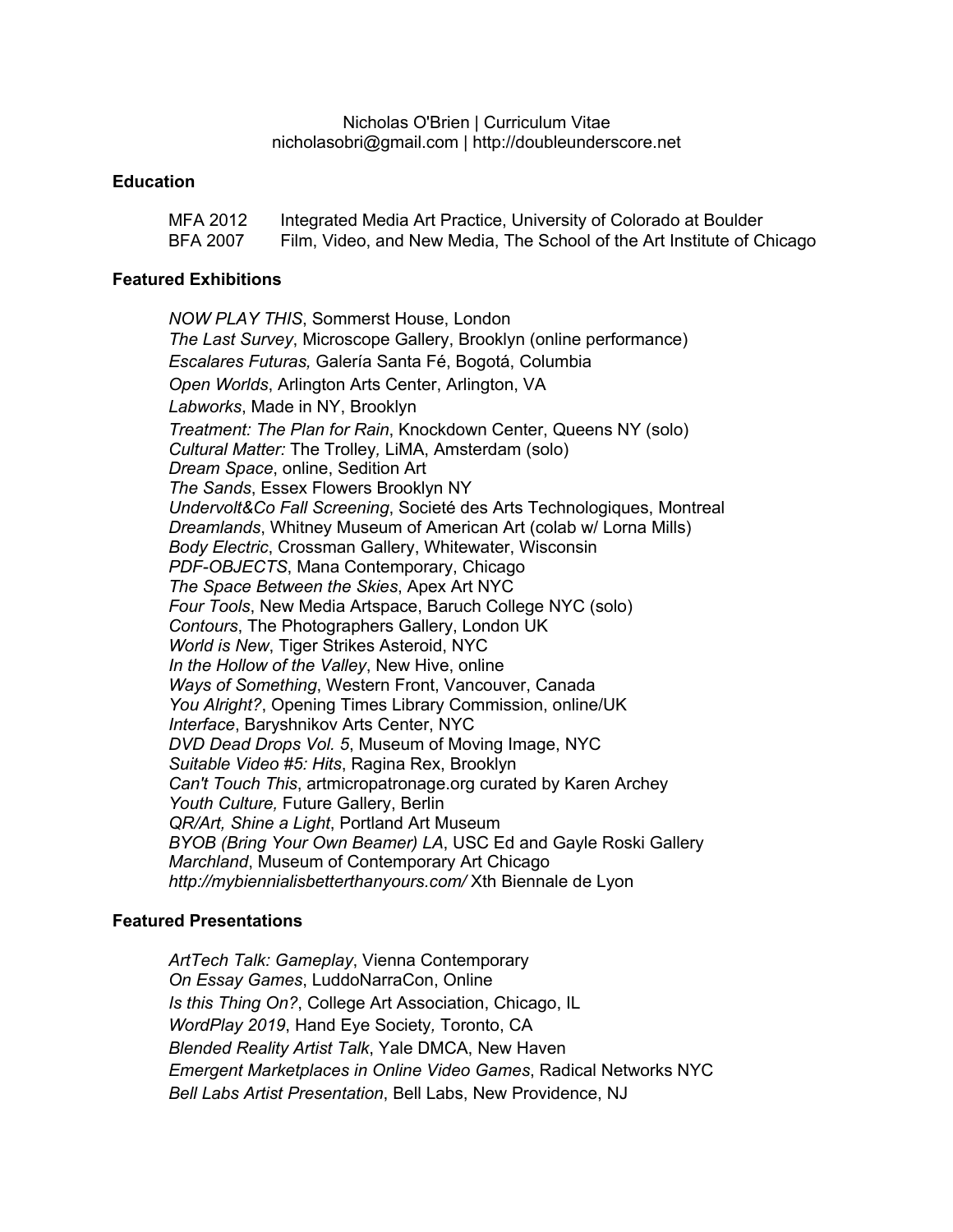*Good Use*, Topos Bookstore, Queens NY (reading) *The Trolley,* Maintainers Conference, Hoboken NJ *&Now Conference*, CalArts *Perspectives 10 x 10*, Pulse Contemporary Art Fair *PAF Festival*, curator/judge, Czech Repulic *Run Computer Run Symposium*, Panelist, Rua Red, Dublin, IRE

# **Featured Writings & Awards**

*When Choices Become a Metrics…*, Gamasutra Editorial, online *ENGINE*, Artist in Residence, Online *A Dance of Death in the Realm of Land Art*, Art in America *Media Artist Confront Old Problem…,* Art in America *Handmade Visuals in Video Games…*, Art in America *Kentucky Route Zero: Critical Compilation*, Critical Distance *Introduction for* The Black Room by Cassie McQuatter*, fluidity.online Creator in Residence*, Kickstarter HQ, Brooklyn NY *Ian Cheng*, Metropolis M, The Netherlands *Rowena Harris — Project Dialog,* Space in Between, UK *Engadget Alternate Realities Grant* (Finalist), Engadget, LA *Emerging Arts Writer in Digital Art (Short-Listed), Thoma Foundation Echo*, Terraform / Motherboard, online *Skins, Chips, and Stone of Jordans*, Rhizome at the New Museum *Addivist Cookbook*, Essayist / Contributor *Interview with Lisa Tan,* Wax Magazine *Alternative Forms of Media Art Distribution,* San Francisco Art Quarterly *Are Algorithms Conceptual Art's Next Frontier?*, Artsy *The Council For Stellar Management: A report*, The Atlantic *How a Group of Players Cracked Open Quake 3*, Killscreen *Decenter: Exhibition Catalog*, George Washington University, DC *Rendering Time: Post-Photographies*, Catalog, Seoul SK *Contributor*, Bad at Sports (2009-13) *Finding Place in the Digital,* Junk Jet N°6 *Summer Forum for Inquiry and Exchange*, Resident, New Harmony, IN *New Sincerity: Jaakko Pallusvuo*, Catalog Essay, UK *2011/2012 Turbulence Commission*, Turbulence.org (funded by the NEA) *Guest Blogger,* Art21, online

# **Featured Bibliography & Citations**

*The Best Games of 2020 You've Never Heard Of*, Kotaku *Itch.io Featured Games*, itch.io, Online *Room for Space: An Interview with Nicholas O'Brien*, Keen On Magazine *On slowing down and nurturing your friendships*, thecreativeindependent *Gaming on the Fringe: 2017 Roundup*, Lana Polansky *Gamescenes Feature*, online *10 Netartists to Look Out For*, Dazed Digital, by Zach Kaplan *An Interview with Nicholas O'Brien: We are not Alright*, aqnb.com *10 Up and Coming Curators*, Artsy by Francesca Gavin